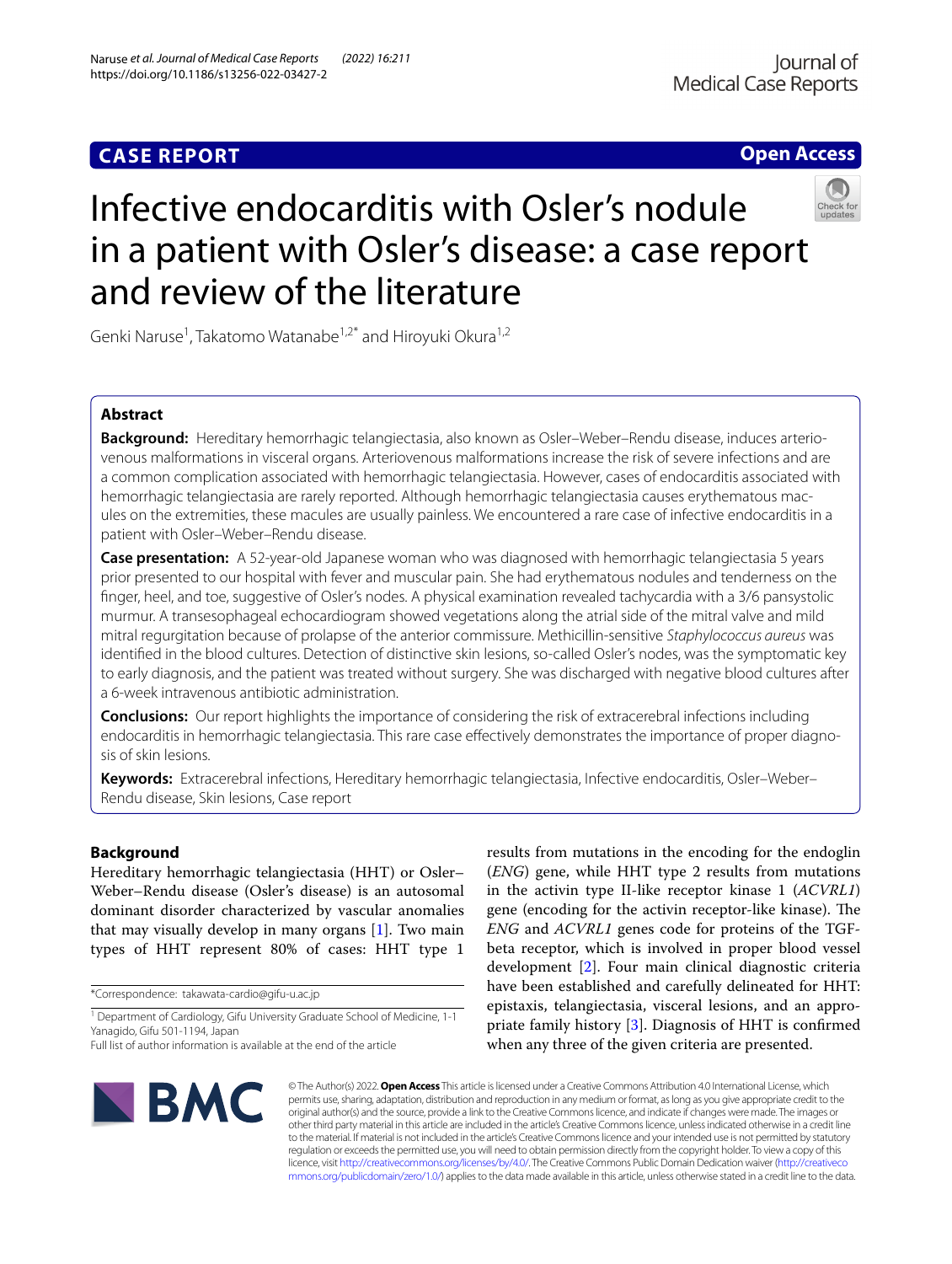Vascular anomalies in visceral organs include cerebral, spinal, hepatic, pancreatic, and pulmonary arteriovenous malformations (AVMs). These AVMs allow for direct communication between pulmonary and systemic circulation and expose patients with HHT to increased risk of severe infections. Although numerous cases of severe infections, such as cerebral abscesses, septicemia, arthritis, and osteomyelitis, have been reported, cases of endocarditis associated with HHT are relatively rare [\[4](#page-3-3)[–7](#page-3-4)]. Here, we present a case of infective endocarditis in a patient with HHT.

#### **Case presentation**

The patient was a 52-year-old Japanese woman with history of recurrent nasal bleeding who was diagnosed with Osler's disease 5 years prior. She complained of fever and muscular pain but had no recent history of tooth pain or dental procedure. She also denied any history of illicit drug use. Initial vital signs revealed a blood pressure of 114/65 mmHg, pulse rate of 112 beats/minute, temperature of 37.6 °C, respiratory rate of 22 breaths/minute, and oxygen saturation of 98% in room air. Physical examination revealed tachycardia with a 3/6 pansystolic murmur. Skin examination revealed erythematous tender nodules on the right ring fnger, right heel, and ffth toe, suggestive of Osler's nodes (Fig. [1\)](#page-1-0). There was no evidence of splinter hemorrhages, conjunctival hemorrhages, or Janeway lesions. Laboratory examination showed that the hemoglobin level was 10.8 g/dL (11.6–14.8 g/dL), and the red blood cell count was  $371 \times 10^4/\mu$ L (386–492  $\times 10^4/\mu$ L). The leukocyte count, platelet count, and C -reactive protein level were  $13.4 \times 10^3/\mu$ L (3.3–8.6  $\times$   $10^3/\mu$ L),  $4.1 \times 10^4/\mu$  $\mu$ L (15.8–34.8  $\times$  10<sup>4</sup>/ $\mu$ L), and 11.5 mg/dL (< 0.14 mg/ dL), respectively. The serum creatinine, procalcitonin, and brain natriuretic peptide levels were 2.17 mg/dL

Electrocardiography showed sinus tachycardia (heart rate, 110 beats/minute) with no signifcant arrhythmia or changes in the ST segment. Radiographic examinations, including chest radiography and computed tomography, revealed no signifcant fndings suggestive of infection. Transthoracic echocardiography (TTE) showed left ventricular ejection fraction of 66%, and mild mitral regurgitation was observed. As TTE could not confrm the presence or absence of vegetation because of a poor echo image, transesophageal echocardiography (TEE) was performed. TEE revealed vegetation along the atrial side of the mitral valve and the anterior commissure prolapse of the mitral valve (Fig. [2\)](#page-2-0). There were no findings in the TEE suggestive of a perivalvular abscess.

Blood cultures were drawn, and intravenous ceftriaxone (2 g every 12 hour) was administered. Methicillin-sensitive *Staphylococcus aureus* was subsequently identifed in the blood cultures. Magnetic resonance imaging of the brain revealed multiple cerebral infarctions suggestive of septic emboli. After initiation of antibiotic treatment, repeat blood cultures drawn on day 3 were negative.

The patient was discharged with negative blood cultures after 6 weeks of intravenous antibiotic administration. Thereafter, she has been followed up regularly in the outpatient clinic and is progressing well with no recurrence signs.

#### **Discussion and conclusions**

HHT causes vascular abnormalities and, therefore, is considered to be a risk factor for developing cerebral infections. Additionally, numerous recent reports have described the risk of severe extracerebral infections

<span id="page-1-0"></span>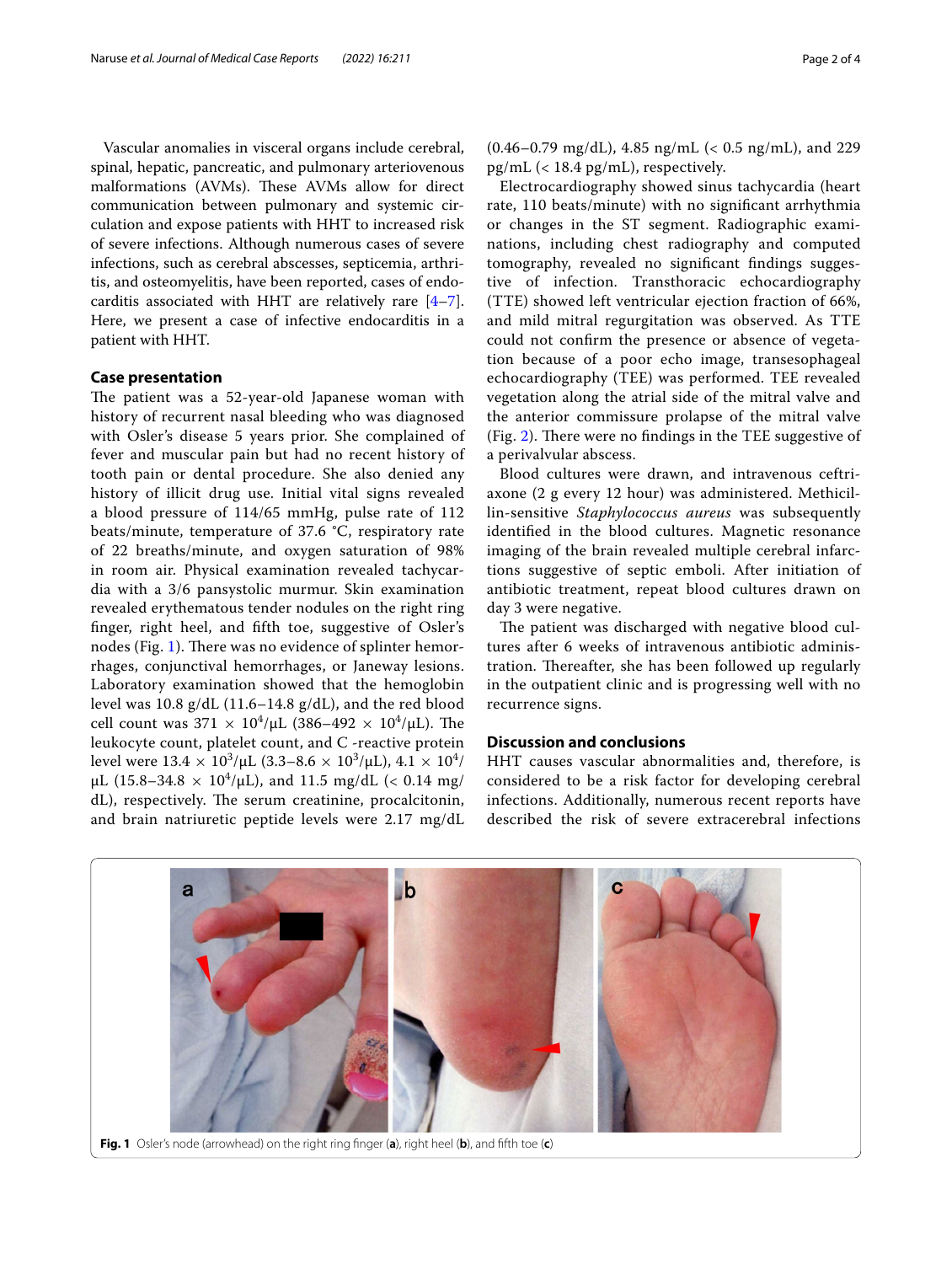

<span id="page-2-0"></span>associated with HHT. A retrospective analysis of 353 patients with HHT reported that 47 patients (13.6%) were affected by severe infection [[7](#page-3-4)]. Among them, extracerebral infections accounted for 67% of all infections, and approximately 20% of them were caused by *Staphylococcus aureus*.

Several reports have proposed possible mechanisms of extracerebral infections in patients with HHT. Duval *et al.* [[6\]](#page-3-5) hypothesized that severe extracerebral infection complicating HHT is related to bacterial invasion of the nasal mucosa because of cotton packing. Guilhem *et al.* [[8](#page-3-6)] reported that patients with HHT exhibit immunological abnormalities including T CD4, T CD8, and NK cell lymphopenia and increased levels of immunoglobulins G and A.

Despite the high risk of developing severe bacterial infections, infective endocarditis associated with HHT is relatively rare. To our knowledge, there are only eight cases of infective endocarditis in patients with HHT

[[9–](#page-3-7)[16\]](#page-3-8). Among them, only two cases were treated medically without valvular surgery (Table [1](#page-2-1)). Our study is the third case report of infective endocarditis, successfully treated only with antibiotics. In addition to chest auscultation, skin examination is important for early diagnosis of infective endocarditis. Although HHT itself causes erythematous macules on the extremities, these macules are usually painless. Detection of erythematous nodules with tenderness (Osler's nodes) in this case was the symptomatic key fnding that indicated infective endocarditis. Interestingly, Osler's disease and Osler's node were named after Sir William Osler. Both are known for their characteristic skin abnormalities; however, in this case, we could properly distinguish them based on whether they were painful. Moreover, early diagnosis based on this skin fnding in our patient may have allowed for treatment without surgical intervention.

In conclusion, we encountered a rare case of infective endocarditis in a patient with HHT. Recognizing the risk

| Ref.   | Age | Sex | Infected valve      | Pathogen       | <b>Antibiotics</b>                        | Surgery       | Outcome  |
|--------|-----|-----|---------------------|----------------|-------------------------------------------|---------------|----------|
| [9]    | 62  | F   | Mitral (prosthetic) | S. mitis       | Piperacillin + cefazolin                  | <b>MVR</b>    | Survived |
| $[10]$ | 79  |     | Mitral              | S. aureus      | Oxacillin                                 | <b>MVR</b>    | Dead     |
| $[11]$ | 73  | M   | Aortic (prosthetic) | Unknown        | Unknown                                   | <b>AVR</b>    | Survived |
| $[12]$ | 69  | M   | Mitral              | S. aureus      | Oxacillin                                 |               | Survived |
| $[13]$ | 61  | ⊦   | Aortic (prosthetic) | S. aureus      | Unknown                                   | <b>AVR</b>    | Survived |
| $[14]$ | 65  | ۲   | Aortic (prosthetic) | S. epidermidis | Unknown                                   | <b>AVR</b>    | Survived |
| $[15]$ | 65  | M   | Pulmonary           | S. epidermidis | Rifampin + linezolid                      | Valvuloplasty | Survived |
| $[16]$ | 65  |     | Aortic (Prosthetic) | L. rhamnosus   | Amoxicillin/clavulanate $+$<br>gentamicin |               | Survived |

<span id="page-2-1"></span>**Table 1** Cases of infective endocarditis in patients with hereditary hemorrhagic telangiectasia

*S. mitis: Streptococcus mitis*, *S. aureus: Staphylococcus aureus*, *S. epidermidis: Staphylococcus epidermidis*, *L. rhamnosus: Lactobacillus rhamnosus*, *HHT* hereditary hemorrhagic telangiectasia, *F* female, *M* male, *MVR* mitral valve replacement, *AVR* aortic valve replacement